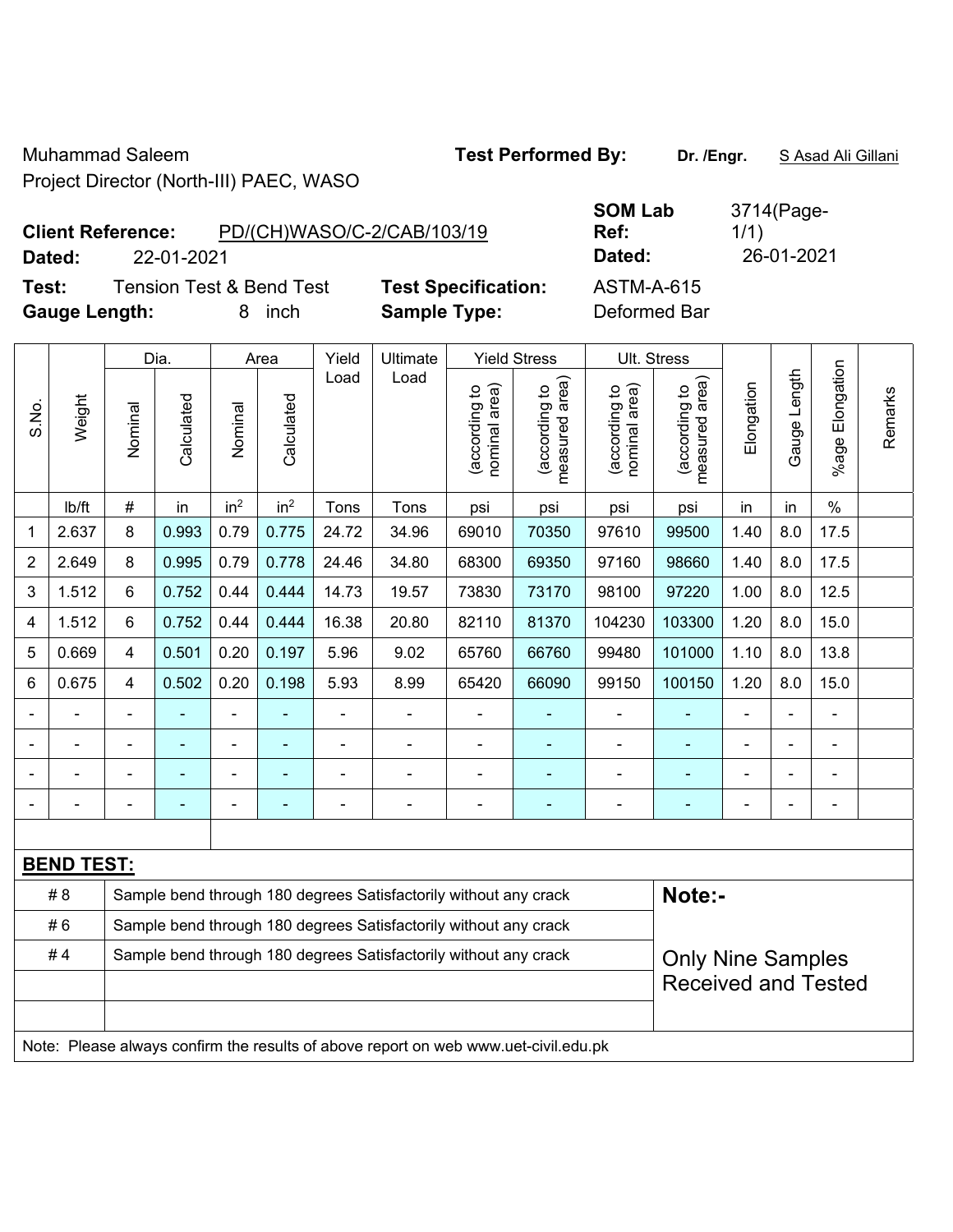Muhammad Saleem **Test Performed By: Dr. /Engr.** S Asad Ali Gillani Project Director (North-III) PAEC, WASO

**SOM Lab Ref:**  3715(Page-1/1)

**Client Reference:** PD/(CH)WASO/C-2/CAB/103/188 **Dated:** 26-01-2021 **Dated:** 26-01-2021

**Test:** Tension Test & Bend Test **Test Specification:** ASTM-A-615 **Gauge Length:** 8 inch **Sample Type:** Deformed Bar

|       |                                                                                     |                                                                                             | Dia.       |                 | Area                     | Yield          | Ultimate                                                         |                                | <b>Yield Stress</b>             |                                | Ult. Stress                     |                |                |                              |         |
|-------|-------------------------------------------------------------------------------------|---------------------------------------------------------------------------------------------|------------|-----------------|--------------------------|----------------|------------------------------------------------------------------|--------------------------------|---------------------------------|--------------------------------|---------------------------------|----------------|----------------|------------------------------|---------|
| S.No. | Weight                                                                              | Nominal                                                                                     | Calculated | Nominal         | Calculated               | Load           | Load                                                             | nominal area)<br>(according to | (according to<br>measured area) | (according to<br>nominal area) | (according to<br>measured area) | Elongation     | Gauge Length   | %age Elongation              | Remarks |
|       | Ib/ft                                                                               | #                                                                                           | in         | in <sup>2</sup> | in <sup>2</sup>          | Tons           | Tons                                                             | psi                            | psi                             | psi                            | psi                             | in             | in             | $\%$                         |         |
| 1     | 2.623                                                                               | 8                                                                                           | 0.991      | 0.79            | 0.771                    | 18.11          | 27.08                                                            | 50570                          | 51820                           | 75610                          | 77480                           | 1.90           | 8.0            | 23.8                         |         |
| 2     | 1.470                                                                               | $6\phantom{1}$                                                                              | 0.742      | 0.44            | 0.432                    | 19.37          | 24.28                                                            | 97080                          | 98880                           | 121710                         | 123960                          | 1.00           | 8.0            | 12.5                         |         |
| 3     | 0.639                                                                               | $\overline{4}$                                                                              | 0.489      | 0.20            | 0.188                    | 5.68           | 8.74                                                             | 62610                          | 66610                           | 96340                          | 102480                          | 1.00           | 8.0            | 12.5                         |         |
|       |                                                                                     | ä,                                                                                          |            | $\blacksquare$  |                          | ä,             | $\blacksquare$                                                   | $\overline{\phantom{a}}$       | $\blacksquare$                  | $\blacksquare$                 |                                 | ä,             | $\blacksquare$ | $\blacksquare$               |         |
|       | ÷                                                                                   | $\blacksquare$                                                                              | ÷          | $\blacksquare$  | $\blacksquare$           | $\blacksquare$ | $\blacksquare$                                                   | $\overline{\phantom{a}}$       | $\blacksquare$                  | $\overline{\phantom{a}}$       | ٠                               | $\blacksquare$ | $\blacksquare$ | $\blacksquare$               |         |
|       |                                                                                     | $\blacksquare$                                                                              | ä,         | $\frac{1}{2}$   | ÷,                       | ä,             | $\blacksquare$                                                   | $\blacksquare$                 | ÷,                              | $\blacksquare$                 | ÷,                              | ä,             | ä,             | ä,                           |         |
|       |                                                                                     |                                                                                             |            | $\blacksquare$  |                          |                |                                                                  | $\blacksquare$                 | ä,                              | $\blacksquare$                 |                                 |                |                | $\blacksquare$               |         |
|       |                                                                                     | $\blacksquare$                                                                              |            | ÷               |                          |                |                                                                  |                                |                                 |                                |                                 |                |                | $\blacksquare$               |         |
|       |                                                                                     |                                                                                             | -          | ä,              |                          |                |                                                                  | Ē,                             | $\blacksquare$                  | $\blacksquare$                 |                                 | ÷              | $\blacksquare$ | $\blacksquare$               |         |
|       |                                                                                     |                                                                                             |            | -               | $\overline{\phantom{0}}$ |                | $\blacksquare$                                                   | $\blacksquare$                 | $\overline{\phantom{0}}$        | $\blacksquare$                 | $\overline{\phantom{0}}$        | $\blacksquare$ | $\blacksquare$ | $\qquad \qquad \blacksquare$ |         |
|       |                                                                                     |                                                                                             |            |                 |                          |                |                                                                  |                                |                                 |                                |                                 |                |                |                              |         |
|       | <b>BEND TEST:</b>                                                                   |                                                                                             |            |                 |                          |                |                                                                  |                                |                                 |                                |                                 |                |                |                              |         |
|       | #8                                                                                  |                                                                                             |            |                 |                          |                | Sample bend through 180 degrees Satisfactorily without any crack |                                |                                 |                                | Note:-                          |                |                |                              |         |
|       | #6                                                                                  |                                                                                             |            |                 |                          |                | Sample bend through 180 degrees Satisfactorily without any crack |                                |                                 |                                |                                 |                |                |                              |         |
|       | #4                                                                                  | Sample bend through 180 degrees Satisfactorily without any crack<br><b>Only Six Samples</b> |            |                 |                          |                |                                                                  |                                |                                 |                                |                                 |                |                |                              |         |
|       |                                                                                     |                                                                                             |            |                 |                          |                |                                                                  |                                |                                 |                                | <b>Received and Tested</b>      |                |                |                              |         |
|       |                                                                                     |                                                                                             |            |                 |                          |                |                                                                  |                                |                                 |                                |                                 |                |                |                              |         |
|       | Note: Please always confirm the results of above report on web www.uet-civil.edu.pk |                                                                                             |            |                 |                          |                |                                                                  |                                |                                 |                                |                                 |                |                |                              |         |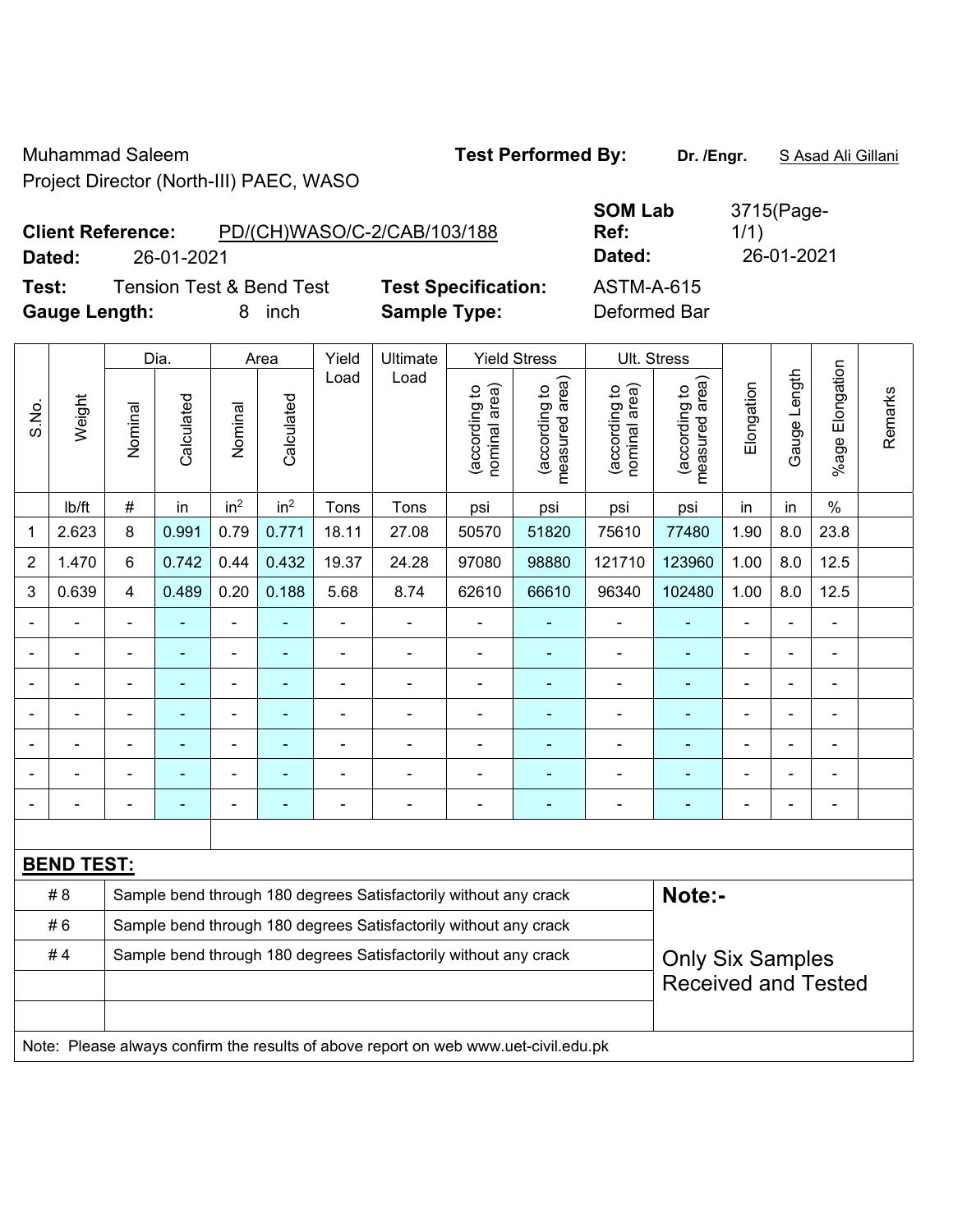Muhammad Shahbaz **Test Performed By:** Dr. /Engr. **S. Asad Ali Gillani** Imperium Hospitality (Pvt) Ltd. Lahore

| <b>Client Reference:</b> |            | IHPL.Steel/050 |
|--------------------------|------------|----------------|
| Dated:                   | 25-01-2021 |                |

**Test:** Tension Test & Bend Test **Test Specification:** ASTM-A-615 **Gauge Length:** 8 inch **Sample Type:** Deformed Bar

**SOM Lab Ref:**  3716-3719(Page-1/1) **Dated:** 25-01-2021 **Dated:** 26-01-2021

|                          |                   |                                                                                     | Dia.           |                 | Area            | Yield                    | Ultimate                                                         |                                | <b>Yield Stress</b>             |                                | Ult. Stress                     |                          |                          |                          |         |
|--------------------------|-------------------|-------------------------------------------------------------------------------------|----------------|-----------------|-----------------|--------------------------|------------------------------------------------------------------|--------------------------------|---------------------------------|--------------------------------|---------------------------------|--------------------------|--------------------------|--------------------------|---------|
| S.No.                    | Weight            | Nominal                                                                             | Calculated     | Nominal         | Calculated      | Load                     | Load                                                             | nominal area)<br>(according to | (according to<br>measured area) | (according to<br>nominal area) | measured area)<br>(according to | Elongation               | Gauge Length             | %age Elongation          | Remarks |
|                          | lb/ft             | $\#$                                                                                | in             | in <sup>2</sup> | in <sup>2</sup> | Tons                     | Tons                                                             | psi                            | psi                             | psi                            | psi                             | in                       | in                       | $\%$                     |         |
| 1                        | 1.533             | 6                                                                                   | 0.758          | 0.44            | 0.451           | 13.35                    | 19.85                                                            | 66940                          | 65300                           | 99480                          | 97060                           | 1.40                     | 8.0                      | 17.5                     |         |
| $\overline{2}$           | 1.521             | 6                                                                                   | 0.754          | 0.44            | 0.447           | 13.15                    | 19.66                                                            | 65910                          | 64880                           | 98560                          | 97020                           | 1.30                     | 8.0                      | 16.3                     |         |
| 3                        | 1.523             | 6                                                                                   | 0.755          | 0.44            | 0.448           | 12.95                    | 19.34                                                            | 64890                          | 63730                           | 96930                          | 95200                           | 1.40                     | 8.0                      | 17.5                     |         |
|                          |                   | $\blacksquare$                                                                      | $\blacksquare$ | $\blacksquare$  | ä,              | $\blacksquare$           | ä,                                                               | $\blacksquare$                 | ä,                              | $\blacksquare$                 |                                 | $\blacksquare$           |                          | ä,                       |         |
|                          |                   | $\overline{\phantom{0}}$                                                            | $\blacksquare$ | $\blacksquare$  | ÷               | $\blacksquare$           | -                                                                | $\blacksquare$                 | ٠                               | $\blacksquare$                 | $\blacksquare$                  | $\blacksquare$           | $\overline{\phantom{0}}$ | $\blacksquare$           |         |
|                          |                   | $\blacksquare$                                                                      | $\blacksquare$ | $\blacksquare$  | ۰               | $\blacksquare$           | $\blacksquare$                                                   | Ē,                             | ä,                              |                                |                                 | Ē,                       | $\blacksquare$           | $\blacksquare$           |         |
| $\blacksquare$           |                   | $\blacksquare$                                                                      | ٠              | $\blacksquare$  | ÷               | $\blacksquare$           | ÷,                                                               | $\blacksquare$                 | $\blacksquare$                  | $\blacksquare$                 |                                 | ÷                        | $\blacksquare$           | $\blacksquare$           |         |
| $\overline{\phantom{0}}$ | ۰                 | $\blacksquare$                                                                      | ٠              | $\blacksquare$  | ÷               | $\overline{\phantom{a}}$ | ÷.                                                               | $\blacksquare$                 | $\blacksquare$                  | $\blacksquare$                 | $\blacksquare$                  | $\blacksquare$           | $\blacksquare$           | $\blacksquare$           |         |
|                          | $\blacksquare$    | $\blacksquare$                                                                      | $\blacksquare$ | $\blacksquare$  | $\blacksquare$  | $\overline{a}$           | ÷,                                                               | $\overline{\phantom{a}}$       | ÷                               |                                | $\blacksquare$                  | -                        | $\blacksquare$           | $\overline{\phantom{a}}$ |         |
|                          | $\blacksquare$    | $\blacksquare$                                                                      | $\blacksquare$ | $\blacksquare$  | ä,              | $\overline{a}$           | $\overline{a}$                                                   | $\overline{\phantom{a}}$       | $\blacksquare$                  | $\blacksquare$                 | ٠                               | $\blacksquare$           | $\blacksquare$           | $\blacksquare$           |         |
|                          |                   |                                                                                     |                |                 |                 |                          |                                                                  |                                |                                 |                                |                                 |                          |                          |                          |         |
|                          | <b>BEND TEST:</b> |                                                                                     |                |                 |                 |                          |                                                                  |                                |                                 |                                |                                 |                          |                          |                          |         |
|                          | #6                |                                                                                     |                |                 |                 |                          | Sample bend through 180 degrees Satisfactorily without any crack |                                |                                 |                                | Note:-                          |                          |                          |                          |         |
|                          |                   |                                                                                     |                |                 |                 |                          |                                                                  |                                |                                 |                                |                                 |                          |                          |                          |         |
|                          |                   |                                                                                     |                |                 |                 |                          |                                                                  |                                |                                 |                                |                                 | <b>Only Four Samples</b> |                          |                          |         |
|                          |                   |                                                                                     |                |                 |                 |                          |                                                                  |                                |                                 |                                | <b>Received and Tested</b>      |                          |                          |                          |         |
|                          |                   |                                                                                     |                |                 |                 |                          |                                                                  |                                |                                 |                                |                                 |                          |                          |                          |         |
|                          |                   | Note: Please always confirm the results of above report on web www.uet-civil.edu.pk |                |                 |                 |                          |                                                                  |                                |                                 |                                |                                 |                          |                          |                          |         |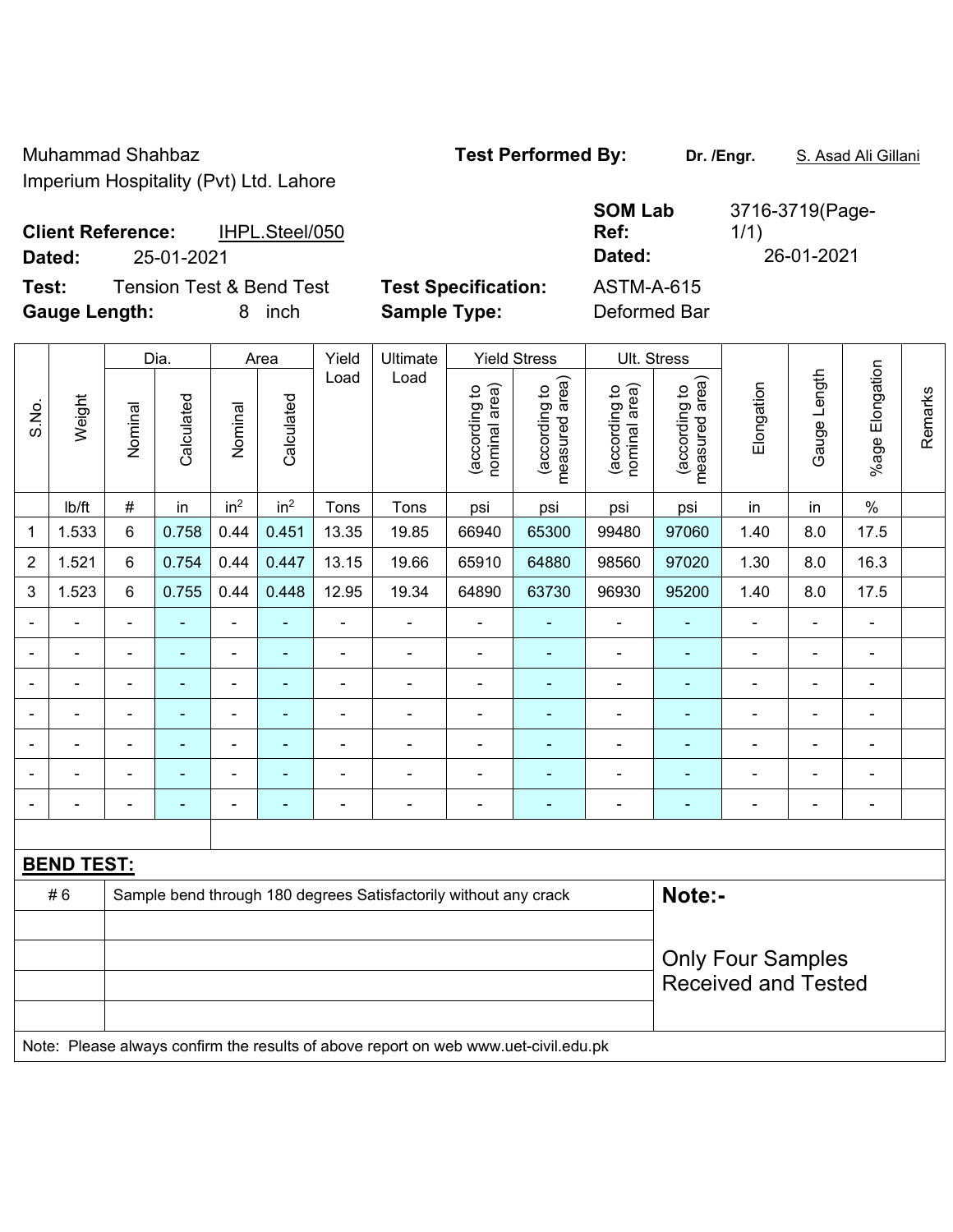Muhammad Shahbaz **Test Performed By:** Dr. /Engr. **S. Asad Ali Gillani** 

Imperium Hospitality (Pvt) Ltd. Lahore

|                          | <b>Client Reference:</b><br>IHPL.Steel/048 |                        | Ref:   | 1/1        |
|--------------------------|--------------------------------------------|------------------------|--------|------------|
| Dated:                   | 25-01-2021                                 |                        | Dated: | 26-01-2021 |
| <b>The Second Second</b> | — — — 10 m i — 1                           | ______________________ |        |            |

**SOM Lab Ref:** 

| 3717-3720(Page- |
|-----------------|
| 1/1)            |
| 26-01-2021      |

**Test:** Tension Test & Bend Test **Test Specification:** ASTM-A-615 **Gauge Length:** 8 inch **Sample Type:** Deformed Bar

|                          |                   |                | Dia.           |                 | Area            | Ultimate<br>Yield        |                                                                  | <b>Yield Stress</b>            |                                 | Ult. Stress                    |                                             |                            |                          |                          |         |
|--------------------------|-------------------|----------------|----------------|-----------------|-----------------|--------------------------|------------------------------------------------------------------|--------------------------------|---------------------------------|--------------------------------|---------------------------------------------|----------------------------|--------------------------|--------------------------|---------|
| S.No.                    | Weight            | Nominal        | Calculated     | Nominal         | Calculated      | Load                     | Load                                                             | nominal area)<br>(according to | measured area)<br>(according to | nominal area)<br>(according to | (according to<br>neasured area)<br>measured | Elongation                 | Gauge Length             | %age Elongation          | Remarks |
|                          | Ib/ft             | #              | in             | in <sup>2</sup> | in <sup>2</sup> | Tons                     | Tons                                                             | psi                            | psi                             | psi                            | psi                                         | in                         | in                       | $\%$                     |         |
| $\mathbf 1$              | 1.515             | 6              | 0.753          | 0.44            | 0.445           | 13.17                    | 19.54                                                            | 66020                          | 65280                           | 97950                          | 96850                                       | 1.30                       | 8.0                      | 16.3                     |         |
| $\overline{2}$           | 1.511             | 6              | 0.752          | 0.44            | 0.444           | 13.17                    | 19.49                                                            | 66020                          | 65420                           | 97690                          | 96810                                       | 1.30                       | 8.0                      | 16.3                     |         |
| 3                        | 1.505             | 6              | 0.750          | 0.44            | 0.442           | 13.35                    | 19.78                                                            | 66940                          | 66630                           | 99130                          | 98680                                       | 1.20                       | 8.0                      | 15.0                     |         |
| $\overline{\phantom{0}}$ |                   | $\blacksquare$ | $\blacksquare$ | $\blacksquare$  | ٠               | $\overline{\phantom{a}}$ | $\blacksquare$                                                   | $\blacksquare$                 | ٠                               | ÷,                             | $\blacksquare$                              | $\blacksquare$             | $\blacksquare$           | $\overline{\phantom{a}}$ |         |
|                          |                   |                | L.             |                 |                 |                          |                                                                  | Ē,                             | ۰                               | $\blacksquare$                 | $\blacksquare$                              | $\blacksquare$             |                          | $\blacksquare$           |         |
|                          |                   | $\blacksquare$ | $\blacksquare$ | $\blacksquare$  |                 | $\blacksquare$           | $\blacksquare$                                                   | $\blacksquare$                 | $\blacksquare$                  | $\blacksquare$                 | $\blacksquare$                              | $\blacksquare$             | $\blacksquare$           | $\blacksquare$           |         |
|                          | ۰                 | $\blacksquare$ | $\blacksquare$ | $\blacksquare$  | $\blacksquare$  | $\overline{\phantom{a}}$ | $\overline{\phantom{0}}$                                         | $\blacksquare$                 | ۰                               | ÷,                             | $\blacksquare$                              | $\blacksquare$             | $\overline{\phantom{a}}$ | $\blacksquare$           |         |
|                          |                   | $\blacksquare$ | ÷,             | $\blacksquare$  |                 | $\blacksquare$           |                                                                  | $\blacksquare$                 | ۰                               | $\blacksquare$                 | $\blacksquare$                              | $\blacksquare$             |                          | $\blacksquare$           |         |
|                          |                   |                |                |                 |                 | $\blacksquare$           |                                                                  |                                |                                 | $\blacksquare$                 |                                             | $\blacksquare$             |                          | $\blacksquare$           |         |
|                          | $\blacksquare$    | $\blacksquare$ | $\blacksquare$ | $\blacksquare$  | $\blacksquare$  | $\overline{\phantom{a}}$ | $\overline{a}$                                                   | $\blacksquare$                 | ۰                               | ÷,                             | $\blacksquare$                              | -                          | $\overline{\phantom{a}}$ | $\blacksquare$           |         |
|                          |                   |                |                |                 |                 |                          |                                                                  |                                |                                 |                                |                                             |                            |                          |                          |         |
|                          | <b>BEND TEST:</b> |                |                |                 |                 |                          |                                                                  |                                |                                 |                                |                                             |                            |                          |                          |         |
|                          | #6                |                |                |                 |                 |                          | Sample bend through 180 degrees Satisfactorily without any crack |                                |                                 |                                | Note:-                                      |                            |                          |                          |         |
|                          |                   |                |                |                 |                 |                          |                                                                  |                                |                                 |                                |                                             |                            |                          |                          |         |
|                          |                   |                |                |                 |                 |                          |                                                                  |                                |                                 |                                |                                             | <b>Only Four Samples</b>   |                          |                          |         |
|                          |                   |                |                |                 |                 |                          |                                                                  |                                |                                 |                                |                                             | <b>Received and Tested</b> |                          |                          |         |
|                          |                   |                |                |                 |                 |                          |                                                                  |                                |                                 |                                |                                             |                            |                          |                          |         |

Note: Please always confirm the results of above report on web www.uet-civil.edu.pk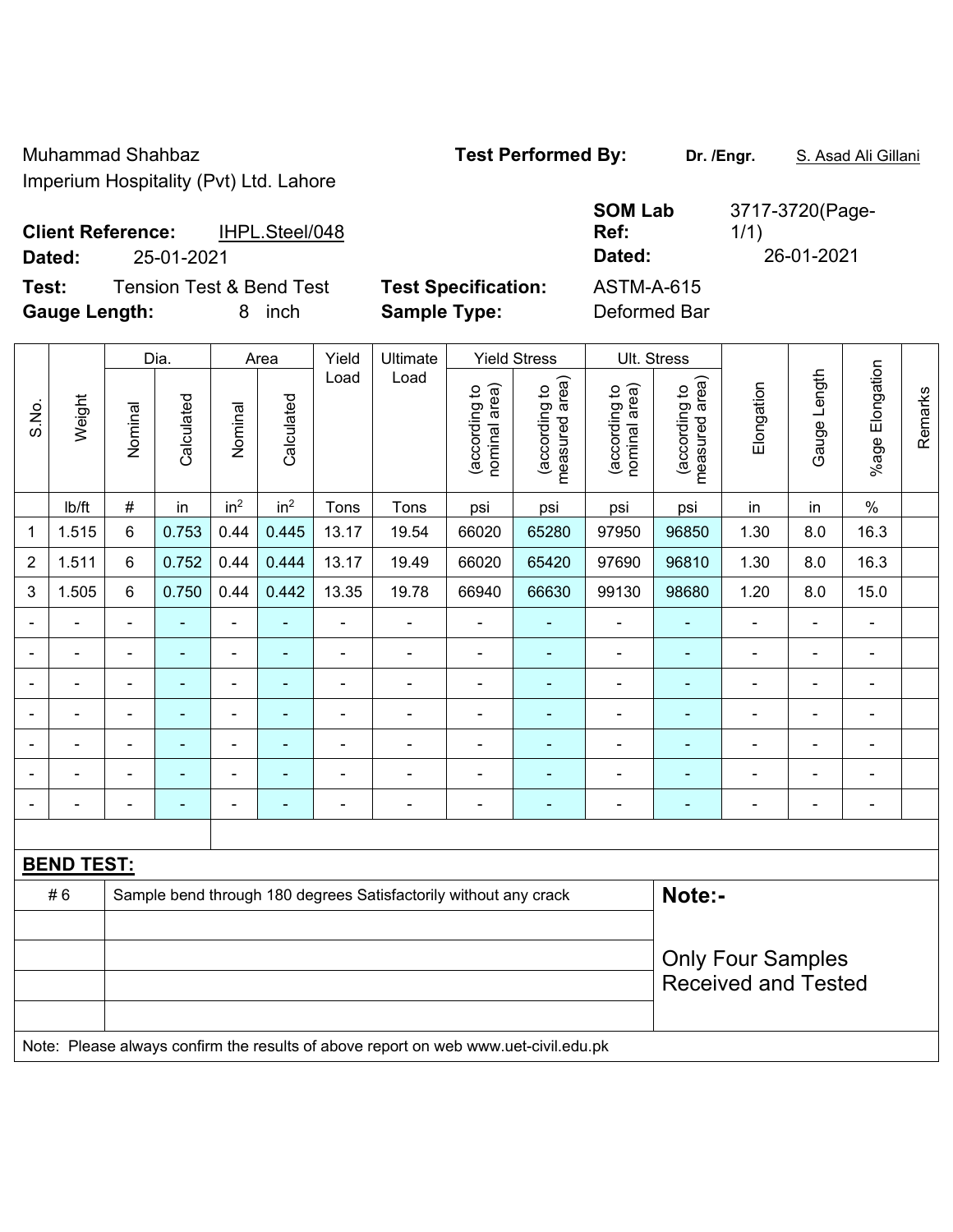# Jamal Waris **Test Performed By:** Dr. /Engr. **S. Asad Ali Gillani** Ali Collani Imperium Hospitality (Pvt) Ltd. Lahore

| <b>Client Reference:</b><br>IHPL.Steel/049<br>25-01-2021<br>Dated: |                                                   | <b>SOM Lab</b><br>Ref:<br>Dated:  | 3718(Page-<br>1/1)<br>26-01-2021 |
|--------------------------------------------------------------------|---------------------------------------------------|-----------------------------------|----------------------------------|
| Tension Test & Bend Test<br>Test:<br><b>Gauge Length:</b><br>inch  | <b>Test Specification:</b><br><b>Sample Type:</b> | <b>ASTM-A-615</b><br>Deformed Bar |                                  |

|                |                                                                                     |                | Dia.           |                              | Area            | Yield<br>Ultimate |                                                                  | <b>Yield Stress</b>            |                                 | Ult. Stress                    |                                 |                          |                |                      |         |
|----------------|-------------------------------------------------------------------------------------|----------------|----------------|------------------------------|-----------------|-------------------|------------------------------------------------------------------|--------------------------------|---------------------------------|--------------------------------|---------------------------------|--------------------------|----------------|----------------------|---------|
| S.No.          | Weight                                                                              | Nominal        | Calculated     | Nominal                      | Calculated      | Load              | Load                                                             | nominal area)<br>(according to | (according to<br>measured area) | nominal area)<br>(according to | (according to<br>measured area) | Elongation               | Gauge Length   | Elongation<br>%age l | Remarks |
|                | lb/ft                                                                               | $\#$           | in             | in <sup>2</sup>              | in <sup>2</sup> | Tons              | Tons                                                             | psi                            | psi                             | psi                            | psi                             | in                       | in             | $\%$                 |         |
| 1              | 1.512                                                                               | 6              | 0.752          | 0.44                         | 0.444           | 13.20             | 19.78                                                            | 66170                          | 65570                           | 99130                          | 98230                           | 1.30                     | 8.0            | 16.3                 |         |
| $\overline{2}$ | 1.513                                                                               | 6              | 0.753          | 0.44                         | 0.445           | 13.30             | 19.67                                                            | 66680                          | 65930                           | 98610                          | 97510                           | 1.20                     | 8.0            | 15.0                 |         |
| 3              | 1.515                                                                               | 6              | 0.753          | 0.44                         | 0.445           | 13.20             | 19.64                                                            | 66170                          | 65430                           | 98460                          | 97350                           | 1.30                     | 8.0            | 16.3                 |         |
|                |                                                                                     |                |                | $\blacksquare$               |                 | $\blacksquare$    | ÷                                                                | $\blacksquare$                 |                                 | $\blacksquare$                 |                                 | $\blacksquare$           |                | ÷,                   |         |
|                |                                                                                     |                |                | ÷,                           | $\blacksquare$  | $\blacksquare$    | $\blacksquare$                                                   | $\blacksquare$                 | $\blacksquare$                  | ÷                              |                                 |                          |                | -                    |         |
|                |                                                                                     |                |                | ۰                            | $\blacksquare$  | $\blacksquare$    | $\blacksquare$                                                   | $\overline{a}$                 | $\blacksquare$                  | $\blacksquare$                 |                                 | Ē,                       | $\blacksquare$ |                      |         |
|                |                                                                                     | $\blacksquare$ | $\blacksquare$ | $\overline{a}$               | $\blacksquare$  | $\overline{a}$    | $\overline{\phantom{a}}$                                         | $\blacksquare$                 | $\blacksquare$                  | ÷                              | ۰                               | $\overline{\phantom{a}}$ | $\blacksquare$ | $\blacksquare$       |         |
|                |                                                                                     |                | $\blacksquare$ | $\qquad \qquad \blacksquare$ | ۳               | $\blacksquare$    | $\blacksquare$                                                   | $\blacksquare$                 | $\blacksquare$                  | $\blacksquare$                 | $\blacksquare$                  | Ē,                       |                | $\blacksquare$       |         |
|                | $\blacksquare$                                                                      |                | $\blacksquare$ | ÷,                           | $\blacksquare$  | $\blacksquare$    | $\blacksquare$                                                   | ä,                             | $\blacksquare$                  | ÷                              | ٠                               | L,                       |                | $\frac{1}{2}$        |         |
|                |                                                                                     |                | $\blacksquare$ | L.                           | ۰               | $\blacksquare$    | $\blacksquare$                                                   | $\blacksquare$                 | $\blacksquare$                  | $\overline{\phantom{0}}$       | $\blacksquare$                  | $\blacksquare$           |                | $\blacksquare$       |         |
|                |                                                                                     |                |                |                              |                 |                   |                                                                  |                                |                                 |                                |                                 |                          |                |                      |         |
|                | <b>BEND TEST:</b>                                                                   |                |                |                              |                 |                   |                                                                  |                                |                                 |                                |                                 |                          |                |                      |         |
|                | #6                                                                                  |                |                |                              |                 |                   | Sample bend through 180 degrees Satisfactorily without any crack |                                |                                 |                                | Note:-                          |                          |                |                      |         |
|                |                                                                                     |                |                |                              |                 |                   |                                                                  |                                |                                 |                                |                                 |                          |                |                      |         |
|                |                                                                                     |                |                |                              |                 |                   |                                                                  |                                |                                 |                                | <b>Only Four Samples</b>        |                          |                |                      |         |
|                |                                                                                     |                |                |                              |                 |                   |                                                                  |                                |                                 | <b>Received and Tested</b>     |                                 |                          |                |                      |         |
|                |                                                                                     |                |                |                              |                 |                   |                                                                  |                                |                                 |                                |                                 |                          |                |                      |         |
|                | Note: Please always confirm the results of above report on web www.uet-civil.edu.pk |                |                |                              |                 |                   |                                                                  |                                |                                 |                                |                                 |                          |                |                      |         |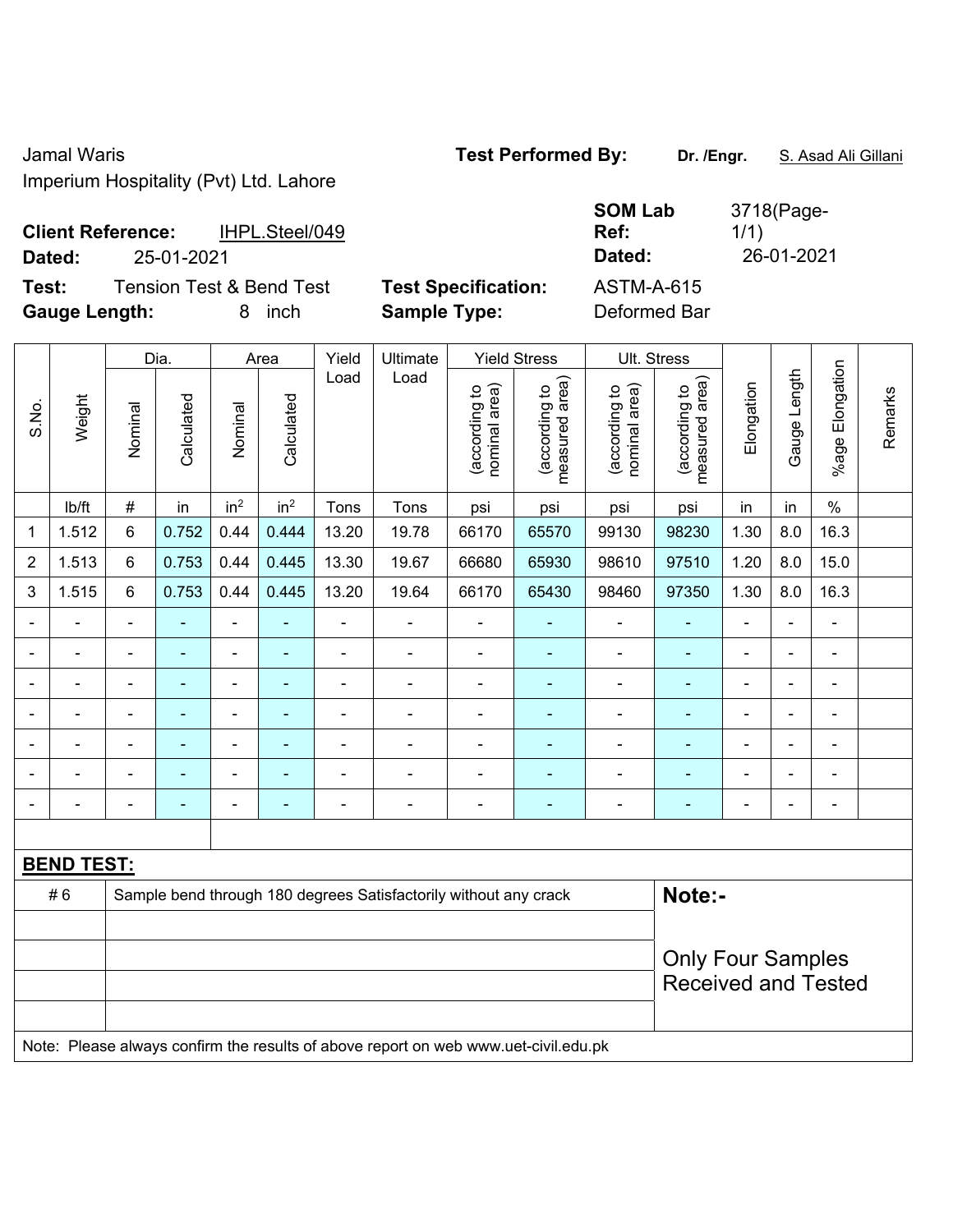Engr. Rizwan Ali **Test Performed By: Dr. /Engr.** S. Asad Ali Gillani

Ittefaq Construction Services, 19-D-2, JoharTown, Lahore

| <b>Client Reference:</b> |            | ICS/H.O/A. M O. B./02               |                            | <b>SOM LAD</b><br>Ref: | 3721(Page-<br>1/1) |
|--------------------------|------------|-------------------------------------|----------------------------|------------------------|--------------------|
| Dated:                   | 26-01-2021 |                                     |                            | Dated:                 | 26-01-2021         |
| Test:                    |            | <b>Tension Test &amp; Bend Test</b> | <b>Test Specification:</b> | <b>ASTM-A-615</b>      |                    |
| <b>Gauge Length:</b>     |            | inch                                | <b>Sample Type:</b>        | Deformed Bar           |                    |

| <b>SOM Lab</b>    | 3721(Page- |
|-------------------|------------|
| Ref:              | 1/1)       |
| Dated:            | 26-01-2021 |
| <b>ASTM-A-615</b> |            |

|                | Weight                                                                              |         | Dia.           |                          | Area            | Yield          | Ultimate                                                         |                                | <b>Yield Stress</b>             |                                | Ult. Stress                     |                          |                |                              |         |  |
|----------------|-------------------------------------------------------------------------------------|---------|----------------|--------------------------|-----------------|----------------|------------------------------------------------------------------|--------------------------------|---------------------------------|--------------------------------|---------------------------------|--------------------------|----------------|------------------------------|---------|--|
| S.No.          |                                                                                     | Nominal | Calculated     | Nominal                  | Calculated      | Load           | Load                                                             | nominal area)<br>(according to | (according to<br>measured area) | nominal area)<br>(according to | measured area)<br>(according to | Elongation               | Gauge Length   | %age Elongation              | Remarks |  |
|                | Ib/ft                                                                               | #       | in             | in <sup>2</sup>          | in <sup>2</sup> | Tons           | Tons                                                             | psi                            | psi                             | psi                            | psi                             | in                       | in             | $\frac{0}{0}$                |         |  |
| 1              | 2.603                                                                               | 8       | 0.987          | 0.79                     | 0.765           | 21.89          | 35.68                                                            | 61100                          | 63100                           | 99600                          | 102860                          | 0.90                     | 8.0            | 11.3                         |         |  |
| $\overline{2}$ | 2.578                                                                               | 8       | 0.982          | 0.79                     | 0.758           | 21.48          | 35.55                                                            | 59960                          | 62490                           | 99230                          | 103420                          | 1.20                     | 8.0            | 15.0                         |         |  |
| 3              | 1.490                                                                               | 6       | 0.747          | 0.44                     | 0.438           | 12.92          | 20.49                                                            | 64740                          | 65040                           | 102700                         | 103170                          | 1.30                     | 8.0            | 16.3                         |         |  |
| 4              | 1.480                                                                               | 6       | 0.744          | 0.44                     | 0.435           | 13.07          | 20.69                                                            | 65510                          | 66260                           | 103720                         | 104920                          | 1.20                     | 8.0            | 15.0                         |         |  |
| 5              | 0.658                                                                               | 4       | 0.496          | 0.20                     | 0.193           | 6.29           | 9.63                                                             | 69360                          | 71870                           | 106230                         | 110080                          | 1.10                     | 8.0            | 13.8                         |         |  |
| 6              | 0.656                                                                               | 4       | 0.496          | 0.20                     | 0.193           | 6.35           | 9.68                                                             | 70030                          | 72570                           | 106790                         | 110660                          | 1.10                     | 8.0            | 13.8                         |         |  |
|                |                                                                                     |         |                |                          |                 |                |                                                                  |                                |                                 |                                |                                 |                          |                |                              |         |  |
|                |                                                                                     |         | $\blacksquare$ | $\blacksquare$           |                 | $\blacksquare$ | $\blacksquare$                                                   | $\blacksquare$                 | $\blacksquare$                  | ä,                             | $\blacksquare$                  | $\blacksquare$           | $\blacksquare$ | $\blacksquare$               |         |  |
|                |                                                                                     |         |                | $\blacksquare$           |                 |                |                                                                  |                                |                                 | Ē,                             | $\overline{\phantom{0}}$        | Ē,                       |                | $\blacksquare$               |         |  |
|                |                                                                                     | ÷,      | $\blacksquare$ | $\overline{\phantom{0}}$ | $\blacksquare$  | $\blacksquare$ | $\blacksquare$                                                   | $\blacksquare$                 | $\blacksquare$                  | $\overline{a}$                 | $\blacksquare$                  | $\overline{\phantom{a}}$ |                | $\qquad \qquad \blacksquare$ |         |  |
|                |                                                                                     |         |                |                          |                 |                |                                                                  |                                |                                 |                                |                                 |                          |                |                              |         |  |
|                | <b>BEND TEST:</b>                                                                   |         |                |                          |                 |                |                                                                  |                                |                                 |                                |                                 |                          |                |                              |         |  |
|                | # 8                                                                                 |         |                |                          |                 |                | Sample bend through 180 degrees Satisfactorily without any crack |                                |                                 |                                | Note:-                          |                          |                |                              |         |  |
|                | #6                                                                                  |         |                |                          |                 |                | Sample bend through 180 degrees Satisfactorily without any crack |                                |                                 |                                |                                 |                          |                |                              |         |  |
| #4             |                                                                                     |         |                |                          |                 |                | Sample bend through 180 degrees Satisfactorily without any crack |                                |                                 |                                | <b>Only Nine Samples</b>        |                          |                |                              |         |  |
|                |                                                                                     |         |                |                          |                 |                |                                                                  |                                |                                 | <b>Received and Tested</b>     |                                 |                          |                |                              |         |  |
|                |                                                                                     |         |                |                          |                 |                |                                                                  |                                |                                 |                                |                                 |                          |                |                              |         |  |
|                | Note: Please always confirm the results of above report on web www.uet-civil.edu.pk |         |                |                          |                 |                |                                                                  |                                |                                 |                                |                                 |                          |                |                              |         |  |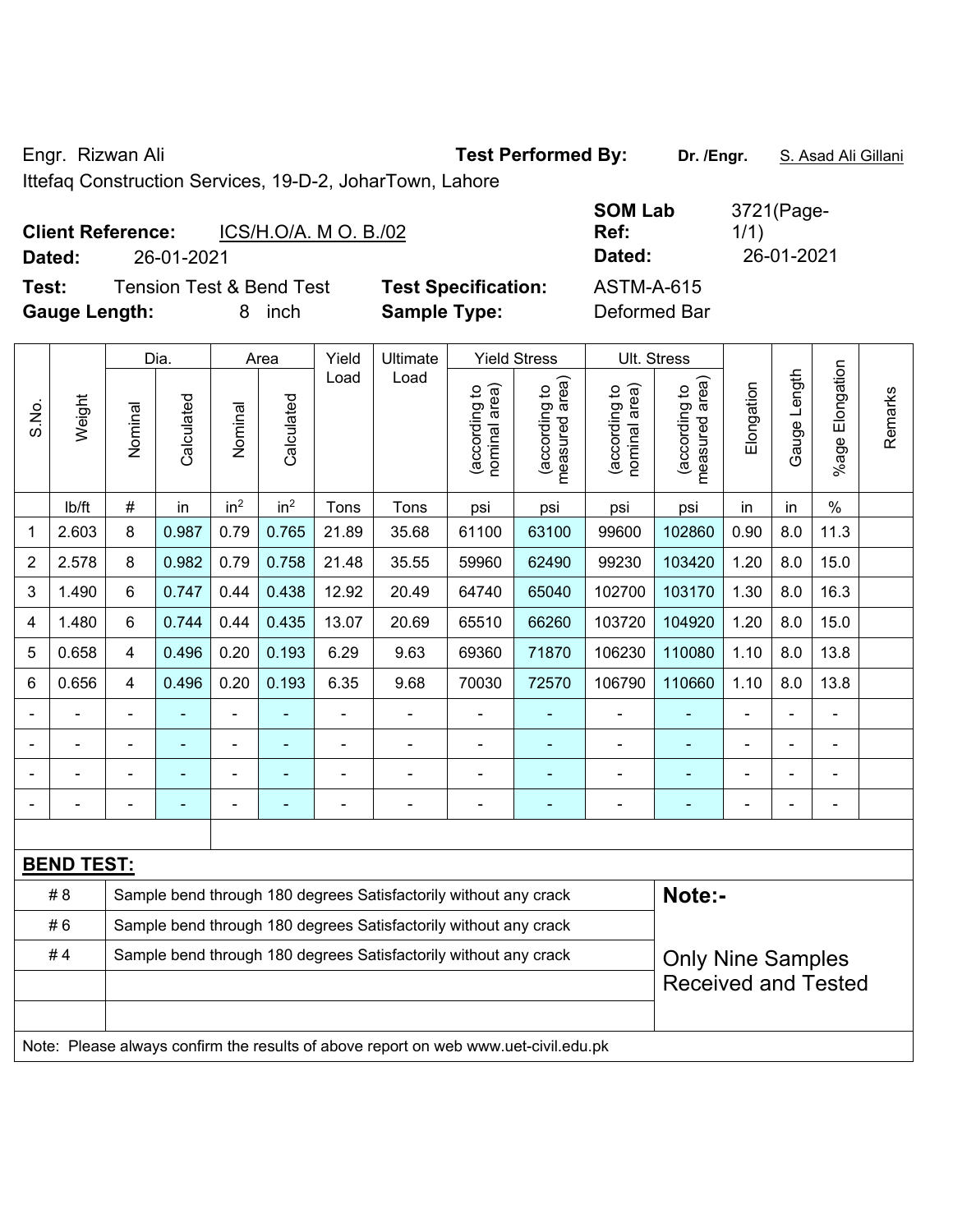Sub Divisional Officer **Test Performed By:** Dr. /Engr. **S. Asad Ali Gillani** Building Sub Division Noorpur Thal

| <b>Client Reference:</b> |            | 149/N |
|--------------------------|------------|-------|
| Nated∙                   | 15-12-2021 |       |

**Test:** Tension Test & Bend Test **Test Specification:** ASTM-A-615 **Guage Length:** 8 inch **Sample Type:** Deformed Bar

**SOM Lab Ref:**  3722(Page-1/1) **Dated:** 15-12-2021 **Dated:** 26-01-2021

|                                                                        | Weight            |                                                                                     |                |                 | Dia.            | Area           |                                                                  | Yield                          | Ultimate                        | <b>Yield Stress</b>            |                                 |                                                        | Ult. Stress    |                       |         |  |  |
|------------------------------------------------------------------------|-------------------|-------------------------------------------------------------------------------------|----------------|-----------------|-----------------|----------------|------------------------------------------------------------------|--------------------------------|---------------------------------|--------------------------------|---------------------------------|--------------------------------------------------------|----------------|-----------------------|---------|--|--|
| S.No.                                                                  |                   | Nominal                                                                             | Calculated     | Nominal         | Calculated      | Load           | Load                                                             | (according to<br>nominal area) | (according to<br>measured area) | nominal area)<br>(according to | (according to<br>measured area) | Elongation                                             | Gauge Length   | Elongation<br>$%$ age | Remarks |  |  |
|                                                                        | lb/ft             | $\#$                                                                                | in             | in <sup>2</sup> | in <sup>2</sup> | Tons           | Tons                                                             | psi                            | psi                             | psi                            | psi                             | in                                                     | in             | $\%$                  |         |  |  |
| 1                                                                      | 1.528             | 6                                                                                   | 0.756          | 0.44            | 0.449           | 17.64          | 23.45                                                            | 88400                          | 86620                           | 117520                         | 115160                          | 1.40                                                   | 8.0            | 17.5                  |         |  |  |
| $\overline{2}$                                                         | 0.732             | 4                                                                                   | 0.523          | 0.20            | 0.215           | 8.15           | 10.19                                                            | 89930                          | 83650                           | 112410                         | 104570                          | 1.50                                                   | 8.0            | 18.8                  |         |  |  |
| $\blacksquare$                                                         | $\blacksquare$    | $\blacksquare$                                                                      | ä,             | $\blacksquare$  | $\blacksquare$  | ä,             | $\blacksquare$                                                   | ä,                             | ÷                               | ä,                             | $\blacksquare$                  | ÷,                                                     | $\blacksquare$ | ÷,                    |         |  |  |
| $\blacksquare$                                                         | $\blacksquare$    | $\blacksquare$                                                                      | ÷              | ÷               | $\blacksquare$  | $\blacksquare$ | $\blacksquare$                                                   | ä,                             | $\blacksquare$                  | $\blacksquare$                 | $\blacksquare$                  | $\blacksquare$                                         | $\blacksquare$ | $\blacksquare$        |         |  |  |
| $\blacksquare$                                                         | ÷,                | ÷,                                                                                  | ÷,             | $\blacksquare$  | $\blacksquare$  | $\blacksquare$ | $\frac{1}{2}$                                                    | $\blacksquare$                 | ÷                               | Ē,                             | $\blacksquare$                  | $\blacksquare$                                         | ÷,             | $\blacksquare$        |         |  |  |
|                                                                        | $\blacksquare$    | $\blacksquare$                                                                      | $\blacksquare$ | $\overline{a}$  | $\blacksquare$  | $\blacksquare$ | $\blacksquare$                                                   | $\blacksquare$                 |                                 | $\blacksquare$                 | $\blacksquare$                  | $\blacksquare$                                         | $\blacksquare$ | $\blacksquare$        |         |  |  |
|                                                                        | $\blacksquare$    | ä,                                                                                  | ÷              | $\blacksquare$  |                 | ä,             | ÷                                                                | $\blacksquare$                 |                                 | $\blacksquare$                 | $\blacksquare$                  | ä,                                                     |                | $\blacksquare$        |         |  |  |
|                                                                        |                   |                                                                                     |                |                 |                 |                |                                                                  |                                |                                 |                                |                                 |                                                        |                |                       |         |  |  |
|                                                                        |                   |                                                                                     |                |                 |                 |                |                                                                  |                                |                                 |                                |                                 |                                                        |                |                       |         |  |  |
| $\blacksquare$                                                         | $\blacksquare$    | ä,                                                                                  | ÷              | $\blacksquare$  | $\blacksquare$  |                | ÷                                                                | $\blacksquare$                 | $\blacksquare$                  | $\blacksquare$                 | $\blacksquare$                  | ä,                                                     | ٠              | $\blacksquare$        |         |  |  |
|                                                                        |                   |                                                                                     |                |                 |                 |                |                                                                  |                                |                                 |                                |                                 |                                                        |                |                       |         |  |  |
|                                                                        | <b>BEND TEST:</b> |                                                                                     |                |                 |                 |                |                                                                  |                                |                                 |                                |                                 |                                                        |                |                       |         |  |  |
|                                                                        | #6                |                                                                                     |                |                 |                 |                | Sample bend through 180 degrees Satisfactorily without any crack |                                |                                 | Note:-                         |                                 |                                                        |                |                       |         |  |  |
| #4<br>Sample bend through 180 degrees Satisfactorily without any crack |                   |                                                                                     |                |                 |                 |                |                                                                  |                                |                                 |                                |                                 |                                                        |                |                       |         |  |  |
|                                                                        |                   |                                                                                     |                |                 |                 |                |                                                                  |                                |                                 |                                |                                 | <b>Only Four Samples</b><br><b>Received and Tested</b> |                |                       |         |  |  |
|                                                                        |                   | Note: Please always confirm the results of above report on web www.uet-civil.edu.pk |                |                 |                 |                |                                                                  |                                |                                 |                                |                                 |                                                        |                |                       |         |  |  |
|                                                                        |                   |                                                                                     |                |                 |                 |                |                                                                  |                                |                                 |                                |                                 |                                                        |                |                       |         |  |  |